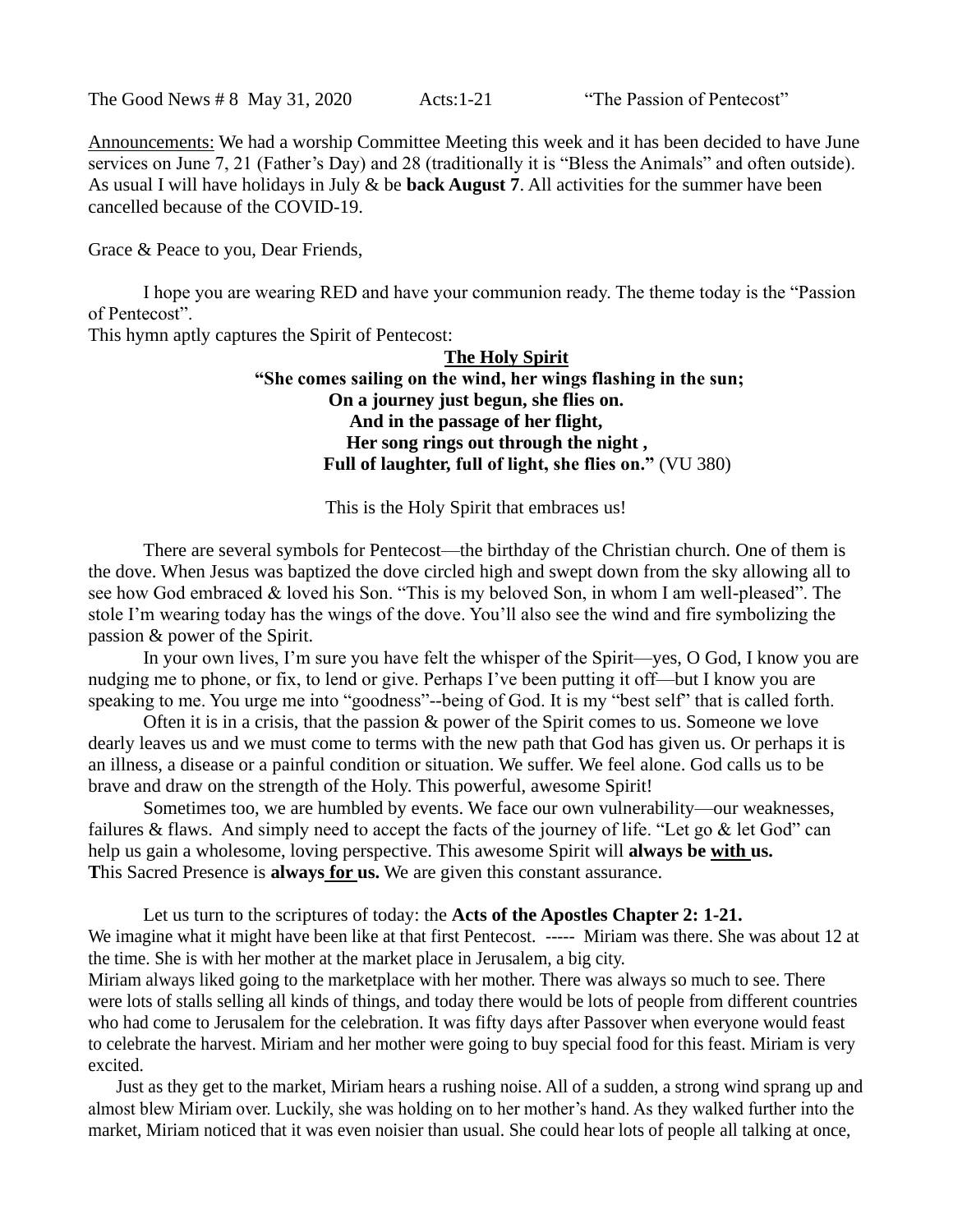but she couldn't understand what any of them were saying. Miriam held her mother's hand tightly – she was a bit afraid because of all the noise and confusion. When the crowd parted slightly, Miriam saw where the noise was coming. There was a group of people on the roof of a nearby house. They were all standing, holding their hands up, and talking at the tops of their voices.

A man standing next to Miriam's mother said, "I live in Crete and have come to Jerusalem for the festival. I didn't expect anyone to speak my language here, but one of those men is speaking Cretan. He is praising God in my language."

"I can hear another one speaking Arabic and one speaking Egyptian. What's happening?" asked another man.

"Perhaps they have drunk too much wine," suggested Miriam's mother.

Just then, the people on the house fell silent and one of them, a man called Peter, came forward and spoke to the watching crowd. He explained that they weren't drunk. Something amazing had happened to them. A prophecy had been fulfilled, and they now felt God's presence with them in a new and exciting way.

When Peter finished speaking, Miriam and her mother continued with their shopping, but Miriam couldn't stop thinking about what Peter had said. She thought it would be good to feel that God was always with you. She planned to learn more.

And that was the first Christian Pentecost. They were moved by the Spirit—the "Passion of Pentecost". Today, we too, as modern-day Christians are also touched by God's Spirit. Sometimes very unexpectedly, but always wondrously.

This week I talked with Bob Hamilton & Patty Walters who were volunteers in the recent food drive. They said they had had so many come to pick up food and thought by this weekend, most of the food would have been taken or delivered. You could go to the arena to pick up a hamper or ask one to be delivered to you or a friend or a neighbour.

The passion of the Holy Spirit at work! Praise be to our God who empowers us all. Amen!

Let us pray: O Holy One, you enhance each life, empowering us to be the hands & feet of God. Even as we celebrate our differences, your life-giving work unites us and enables the mission & ministry of Jesus Christ to be nurtured  $\&$  renewed each day in our lives  $\&$  in the lives of others. Bless us all as we serve with the joy of compassion. Amen.

# **And now our Holy Communion: Get ready with your cookie/bread and your drink.**

"On the night in which he was betrayed, Jesus took bread, broke it, and gave it to his friends saying: "Take, eat, this is my body, broken for you. Do this in remembrance of me.

After supper, he took the cup and gave it for all to drink saying: "This cup is the new covenant in my blood shed for you & all people. Do this in remembrance of me".

### **BLESSING OF THE ELEMENTS:** Let us pray:

Bless, O God, this bread (cookie or cracker) and this cup (juice, coffee or tea) that it may be for us communion in the life, ministry, death and resurrection of Jesus, the Christ. Send your Spirit upon these elements and upon us and grant that we may live—faithful, loving and compassionate lives all our days. Amen.

Partake of the bread: Jesus Christ is the bread of life. Amen!

Partake of the cup: This is the cup of blessings, poured out for you. Amen!

### **PRAYER AFTER COMMUNION:**

**O God, in your gift of of the Holy Spirit, you bring a vision of peace to our earth and goodwill to all. Help us to do our part to care for the world you love. May hope, peace, joy and love abound in us, through Jesus our Lord, the Saviour of the world. Amen.**